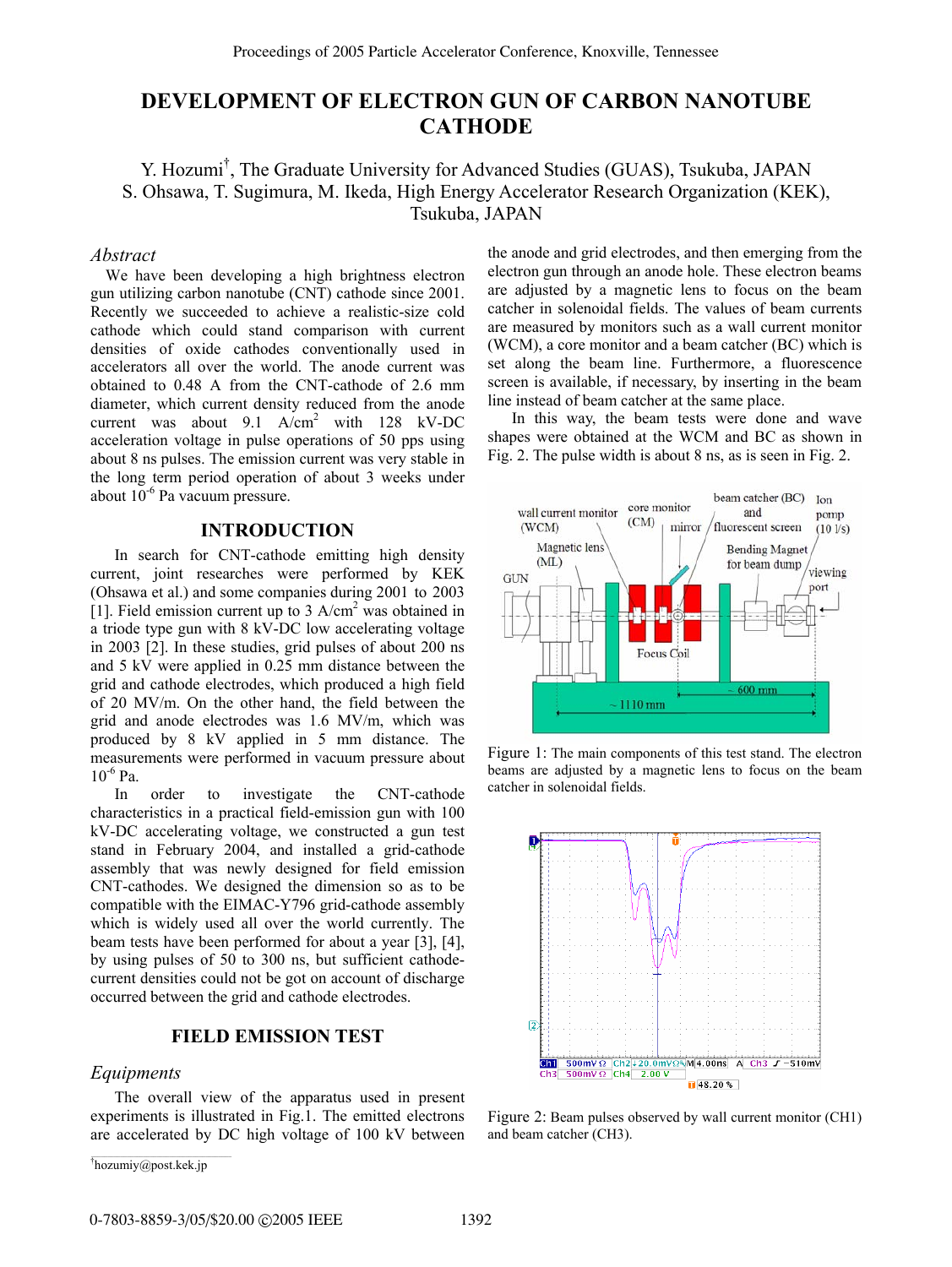#### *Field Emission from CNTs*

 As well known, CNT was discovered in 1991 in Japan [5] and attracts widely attention to use as field emitters [6], [7], since they have noteworthy features such as large aspect ratio, excellent chemical stability, high structural completeness, strong mechanical strength, high electrical conductivity, etc.. In field emission the surface potential barrier is deformed so strongly that unexcited electrons can leak out through material surfaces. The Fowlor-Nordheim theory [8] which describes the electron field emission mechanism gives following equations:

with

$$
a = 1.54 \times 10^{-6} A\beta^{2} / \phi,
$$
  

$$
b = -6.83 \times 10^{7} / \beta
$$

 $ln(I/E^{2}) = ln(a) + b(\phi^{3/2} / E)$ 

where  $I$  is anode current  $(A)$ ,  $E$  is the field strength between the grid and cathode electrodes, *A* is electron emission area (cm<sup>2</sup>). If *E* is measured in MV/m and the work function  $\phi$  is assumed to be 4.4 eV as being estimated from the highly oriented pyrolytic graphite (HOPG), the non-dimensional field enhancement factor  $\beta$  becomes,

$$
\beta = -6.3 \times 10^4 / \zeta
$$

where  $\zeta$  is the slope of the F-N plot.

#### *Measurements*

The experiments have been performed with pulses of 8 ns width at a fixed repetition rate of 50 pps with DC acceleration voltage  $(V_{\text{acc}})$  of 100 kV usually.

Figure 3 shows the dependence of cathode current densities  $(J_c)$  which are reduced from anode currents measured by the beam catcher, versus the electric field strength *E* between the grid and cathode electrodes. In case of  $V_{\text{acc}} = 100 \text{ kV}$ , the cathode current densities which are shown by blue diamond marks, raised up to 7.2 A/cm<sup>2</sup> at the cathode field strength of 9.1 MV/m, and then when the  $V_{\text{acc}}$  was raised up to 128 kV,  $J_c$  was increased up to 9.1 A/cm<sup>2</sup>, which is plotted with a open diamond mark in the same figure. This dependence of  $J_c$  versus  $V_{\text{acc}}$ indicates that the present CNT-cathode has an ability to emit more highly current, if we would remove a suppressed condition from space charge between the grid and anode electrodes. It is highly expected that  $J_c$  exceeds 10 A/cm<sup>2</sup> by increasing  $V_{\text{acc}}$  at the same cathode field strength.

Figure 4 presents Fowlor-Nordheim plot of the same data, which are on a straight line. The linear dependence is an evidence of the tunnelling electron emissions. The non-dimensional  $β$ -factor calculated from the plot is about 1850 and dimensional one is about  $5 \times 10^4$  (cm<sup>-1</sup>). These values well agree with other data obtained from a CNT emitter [9] which thought to be done in a realistic condition. This coincidence is thought to indicates that the present electric-fields at our CNTs were ideal or in the optimum conditions.

Figure 5 shows beam current stability for 24 days. The current decrease is less than 1.3% during about 3 weeks. Remarkable lifetime is expected for the present CNTcathode compare with other field emitters in ultra high vacuum pressures [10].



Figure 3: *I-E* characteristics of 2.6mm  $\phi$  CNT-cathode.



Figure 4: Fowlor-Nordheim plot of 2.6mm  $\phi$  CNT-cathode.

Current Change with Time



Figure 5: Current stability with time of  $2.6$ mm $\phi$ CNT-cathode.